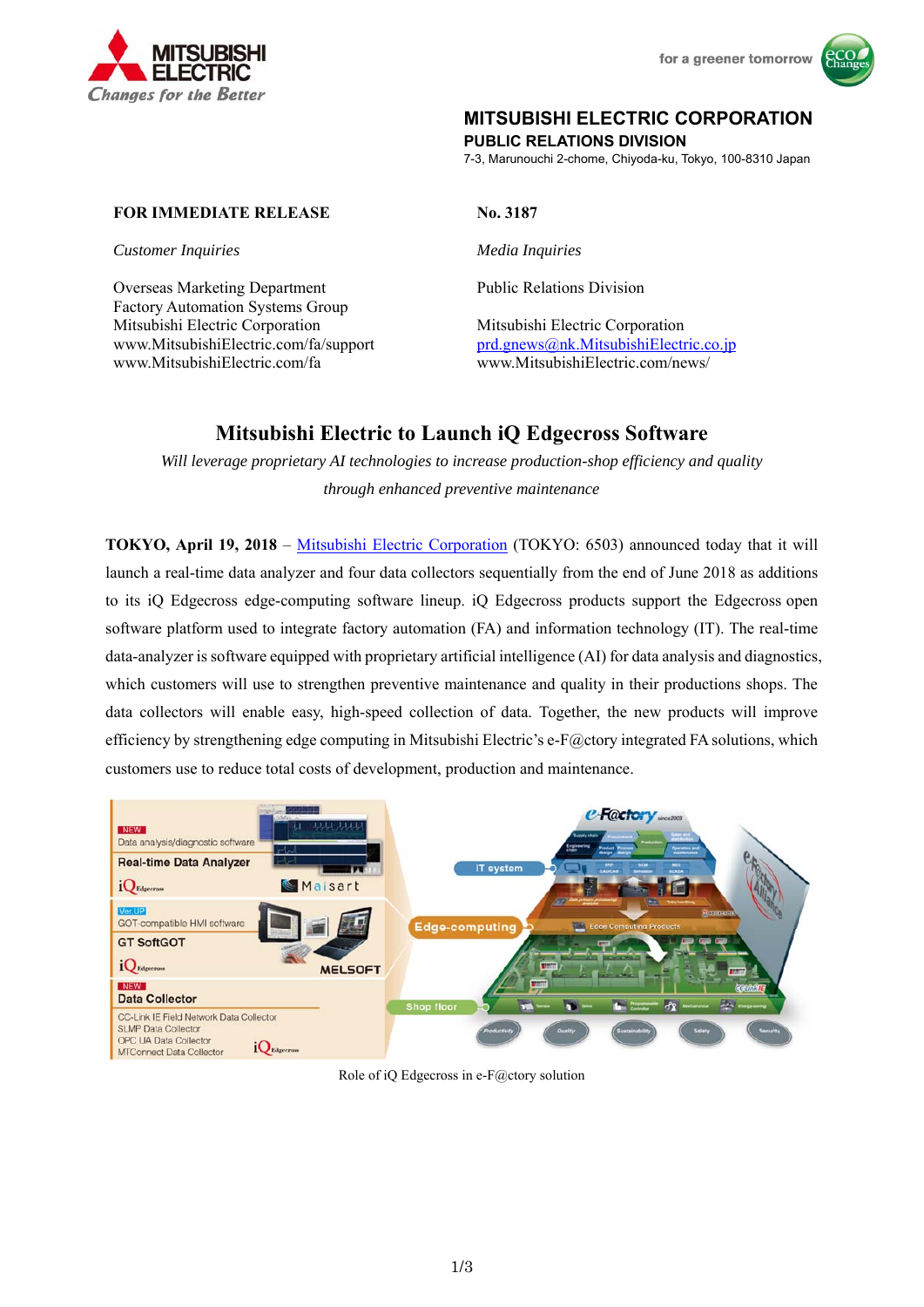## **Key Features**

## *1) Real-time data analyzer with AI strengthens preventative maintenance*

- Performs real-time analysis and diagnosis of production systems under operation, using one software instead of separate software for different purposes (i.e., offline analysis and real-time diagnostics).
- Improves the accuracy of detecting equipment anomalies during real-time diagnostics using similar waveform recognition technology—a Mitsubishi Electric Maisart<sup>1</sup> AI technology—to learn and recognize data, such as sensor waveform patterns.
- Implements preventive maintenance and quality improvement without additional programming. In the event of problems, in addition to using AI technologies, factor analysis has been simplified with statistical diagnostic tools, such as the Mahalanobis-Taguchi method (detects differences from normal operations using correlations between data sets) and multivariable regression analysis for data.

<sup>1</sup> Mitsubishi Electric AI creates State-of-the-ART technologies: Branded fundamental and applied AI technologies <a>
Maisert<br/>
Maisert

## *2) Factory floor data easily collected at high speed using four types of data collectors*

- Easily collects data from equipment and devices through data collectors that support SLMP<sup>2</sup>, OPC  $UA<sup>3</sup>$  and MTConnect<sup>4</sup>.
- Data collectors are fully compatible with the CC-Link IE Field Network for high-speed data collection (up to 1ms) at production sites to assure highly accurate equipment control<sup>5</sup>.

"Mitsubishi Electric to Launch MELIPC Series Industrial Computers," released April 19, 2018.) In the future, the company plans to sell the software as a stand-alone product

## **Sales Schedule**

| Product                                              | Shipment date                          |
|------------------------------------------------------|----------------------------------------|
| Real-time Data Analyzer                              | Sequentially from the end of June 2018 |
| <b>SLMP</b> Data Collector                           |                                        |
| <b>OPC UA Data Collector</b>                         |                                        |
| <b>MTConnect Data Collector</b>                      |                                        |
| CC-Link IE Field Network Data Collector <sup>5</sup> | Sequentially from the end of June 2018 |

## **Features of Other Upgraded Products**

## *GT SoftGOT – GOT-compatible HMI software*

Displays plotting data from GOT2000 Series programmble indicators in various Edgecross-compatible data formats on computer monitors.

- GT Works3 (including GT SoftGOT2000)
- License key for GT SoftGOT2000

The above products are also availble through the Edgecross Consortium (Marketplace).

<sup>2</sup> Seamless Message Protocol: Common protocol that enables different applications to communicate each other free of the network limitations/boundaries of Ethernet products or CC-Link IE-compatible devices<br>
<sup>3</sup> Platform-independent communication standard developed by OPC Foundation in USA<br>
<sup>4</sup> Communication standard for machine tools set by